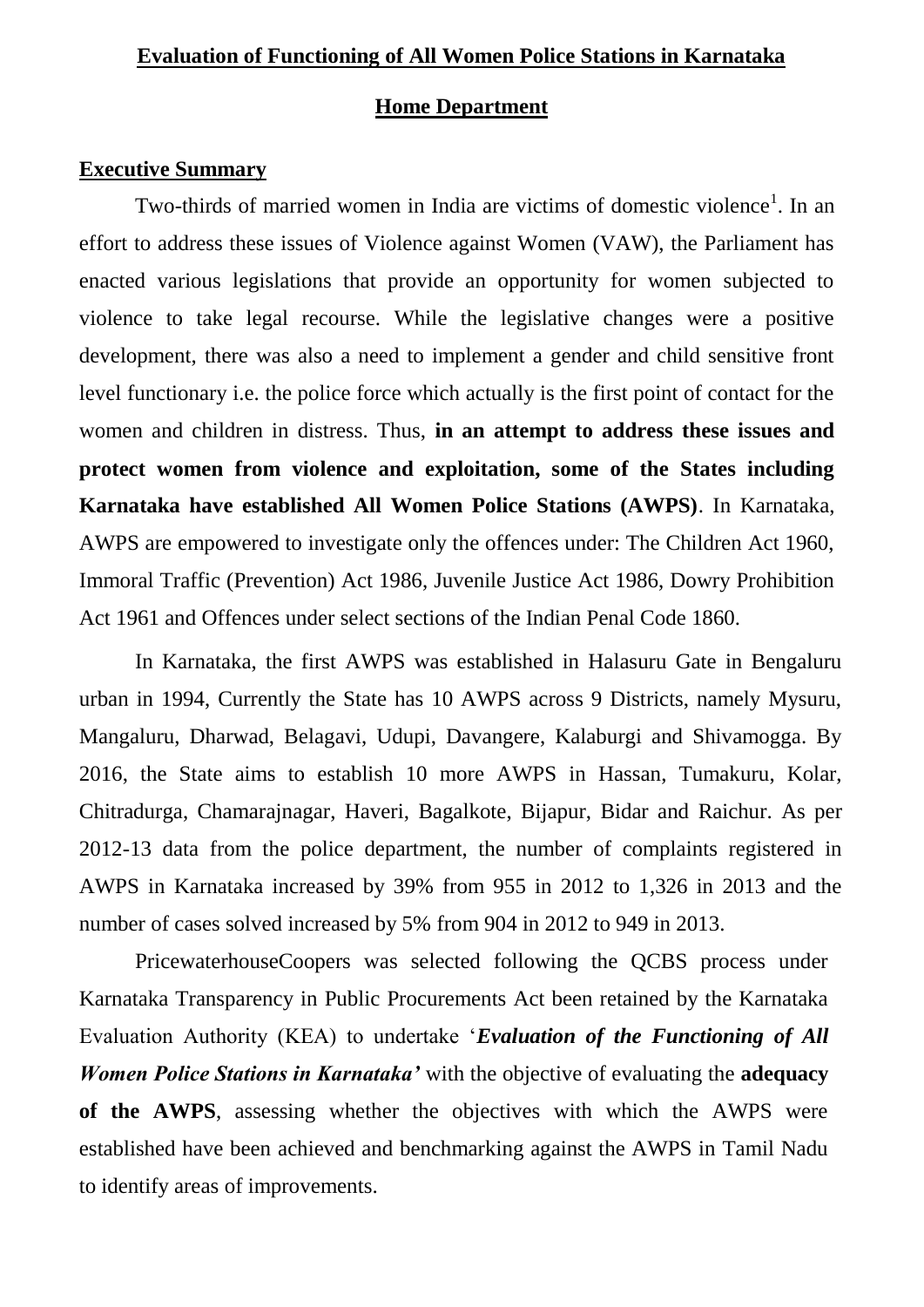In accordance with the ToR**, all the 10 AWPS in Karnataka** have been considered for the study**. Six main categories of respondents** were interviewed namely, **State Police Department officials- 3 nos, Officers of the AWPS- 73 nos, Women police officers who have worked in both AWPS and conventional Police Stations- 5 nos, Women Complainants- 30 nos, Women living in the jurisdiction of AWPS- 30 nos and officials of NGOs- 9 nos**.

## **Study findings**

The study findings are presented under the following broad heads.

# **1. Territorial Jurisdiction of AWPS**

- In Karnataka, the jurisdiction varies across AWPS; it is the entire District (Belagavi, Davengere, Dharwad and Shivamogga), number of sub-divisions (Bengaluru, Mangaluru), entire city (Mysuru, Kalaburgi) or one taluk (Udupi).
- The average number of women population that is served by an AWPS ranges from 2 lakhs in

Udupi AWPS to more than 23 lakhs in Belagavi AWPS.

• In Tamil Nadu, the State Police Department establishes one AWPS per Sub-Division; this may cover 3 conventional Police Stations in metros and 4 in second-tier cities. Since the population is a factor considered while setting up conventional Police Stations, it also gets factored in while establishing AWPS

# **2. Availability of personnel at AWPS**

- If the total number of available officers is considered vis-à-vis the total sanctioned numbers in each AWPS, 57% of sanctioned numbers in Bengaluru-Thyagarajanagar AWPS and 56% of sanctioned numbers in Mangaluru AWPS are vacant. This is followed by 37% in Belagavi AWPS. The available number of officers in AWPS in Kalaburgi and Shivamogga is higher than the sanctioned numbers.
- The magnitude of vacancies is highest in the Police Constable category; it is highest (75%) in Mangaluru AWPS. In the Head Constable category, Bengaluru-Thyagarajanagar has 83% of the sanctioned posts vacant; this is the highest among all AWPS in the HC category. The CI posts are vacant in Bengaluru-Thyagarajanagar and Dharwad AWPS and PSI posts are vacant in Bengaluru-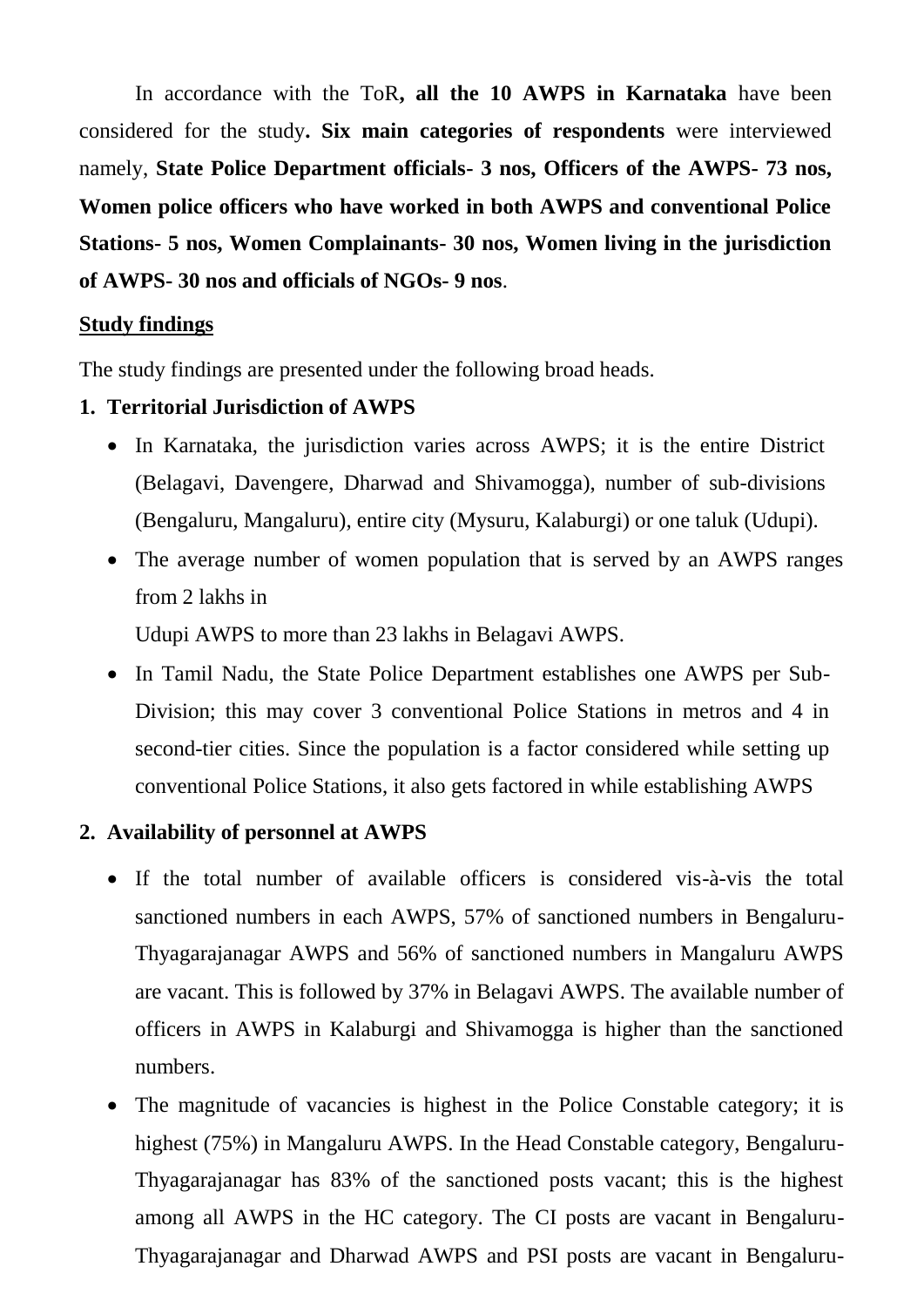Halasuru Gate and Mangaluru AWPS. The APSI position is vacant only in Belagavi AWPS

- The reasons cited for higher vacancies in AWPS are deputations and transfers to other police stations, slow pace of fresh recruitments and greater deployment of officers at conventional Police Stations due to higher work load
- 59% of AWPS officers were of the opinion that the Police Department does not take any special efforts in filling the vacancies in AWPS while 7% opined that special efforts taken by the Police Department have resulted in expeditious filling of vacancies by higher authorities like Director General & Inspector General, Police Commissioner, etc. to whom the matter was reported. 34% were not sure and hence did not comment.
- In Tamil Nadu, in each AWPS, there are at least 15-20 Constables, 2 SIs and 1 Inspector. 2 Constables are deployed on a regular patrol daily- 1 in the morning shift and the other in the afternoon shift

# **3. Offences taken cognizance of at the AWPS**

- In the districts of Davengere, Dharwad, Mysuru and Shivamogga, it was reported that complaints relating to the special offences (mentioned in the first para) are only dealt with by the AWPS and not by the conventional Police Stations. Thus, if any complainant approaches the conventional Police Stations with complaints in any of these categories, they are referred to the District AWPS. However, in some districts such as Bengaluru (Thyagarajanagar and Halasuru Gate), Belagavi, Kalaburgi and Udupi, both the AWPS and conventional Police Stations register and investigate cases across these types of offences
- 24% of all AWPS officers interviewed reported facing difficulties while investigating and resolving cases. These officers were mainly in Dharwad AWPS, Belagavi AWPS and Udupi AWPS. 76% reported facing no difficulties. These were mainly in Bengaluru- Halasuru Gate AWPS, Bengaluru-Thyagarajanagar AWPS, Mysuru AWPS, Mangaluru AWPS, Shivamogga AWPS and Kalaburgi AWPS. Officers who have worked at both, a conventional Police Station and AWPS, reported facing no issues in investigation of cases while at the AWPS.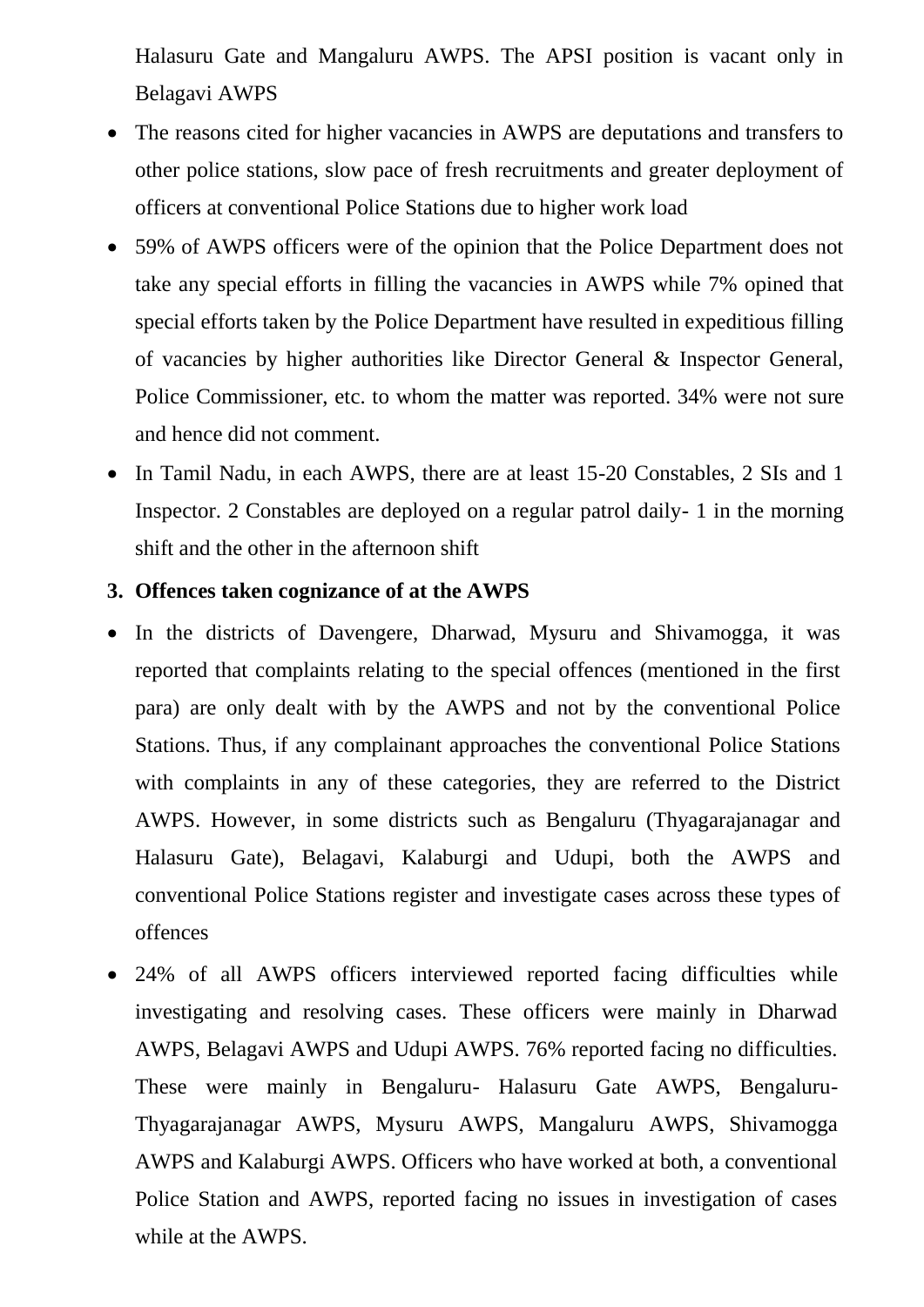55% of the AWPS officers interviewed reported that the AWPS are equipped enough to handle all the designated offences and discharge the assigned functions appropriately by themselves. These were mainly in Mysuru AWPS, Dharwad AWPS, Belagavi AWPS, Davengere AWPS, Shivamogga AWPS and Kalaburgi AWPS. However, 45% of the AWPS officers reported that

AWPS were not adequately equipped and required additional officers, especially male officers and infrastructure. These were mainly in Bengaluru-Halasuru Gate AWPS, Bengaluru-Thyagarajanagar AWPS, Udupi AWPS and Mangaluru AWPS.

- 91% of AWPS officers interviewed reported seeking support from the conventional Police Stations. In the remaining 9% reported not seeking any support. While the highest percentage (71%) of AWPS officers reported seeking support for arrests, 12% reported seeking support for investigations, 6% for summons and 1% for documentation. 10% reported other support which includes long distance travel, especially to locations outside the District or outside the jurisdiction of the AWPS, overnight travel etc.
- In Tamil Nadu, the Assistant Commissioner or Commissioner facilitates allocation of male counterparts to support AWPS in cases involving male convicts. In most cases, the AWPS is located within the campus of a conventional Police Station or adjacent to the building of the conventional Police Station
- Of the cases reported in the AWPS' across Karnataka, approximately 51% were those registered under the Indian Penal Code and 38% were registered under the Dowry Prohibition Act, 9% under Immoral Traffic Prevention Act. And 2% under the Children Act
- On an average, conviction rates are low, as AWPS officers first try to resolve the case through counselling and negotiations, and only when all other alternatives fail and no resolution are reached, arrests are made.
- When compared to other Districts, the conviction rates are on average higher in Districts with an AWPS for offences registered under Childrens Act, Immoral Traffic Prevention Act, Juvenile Justice Act, Dowry Prohibition Act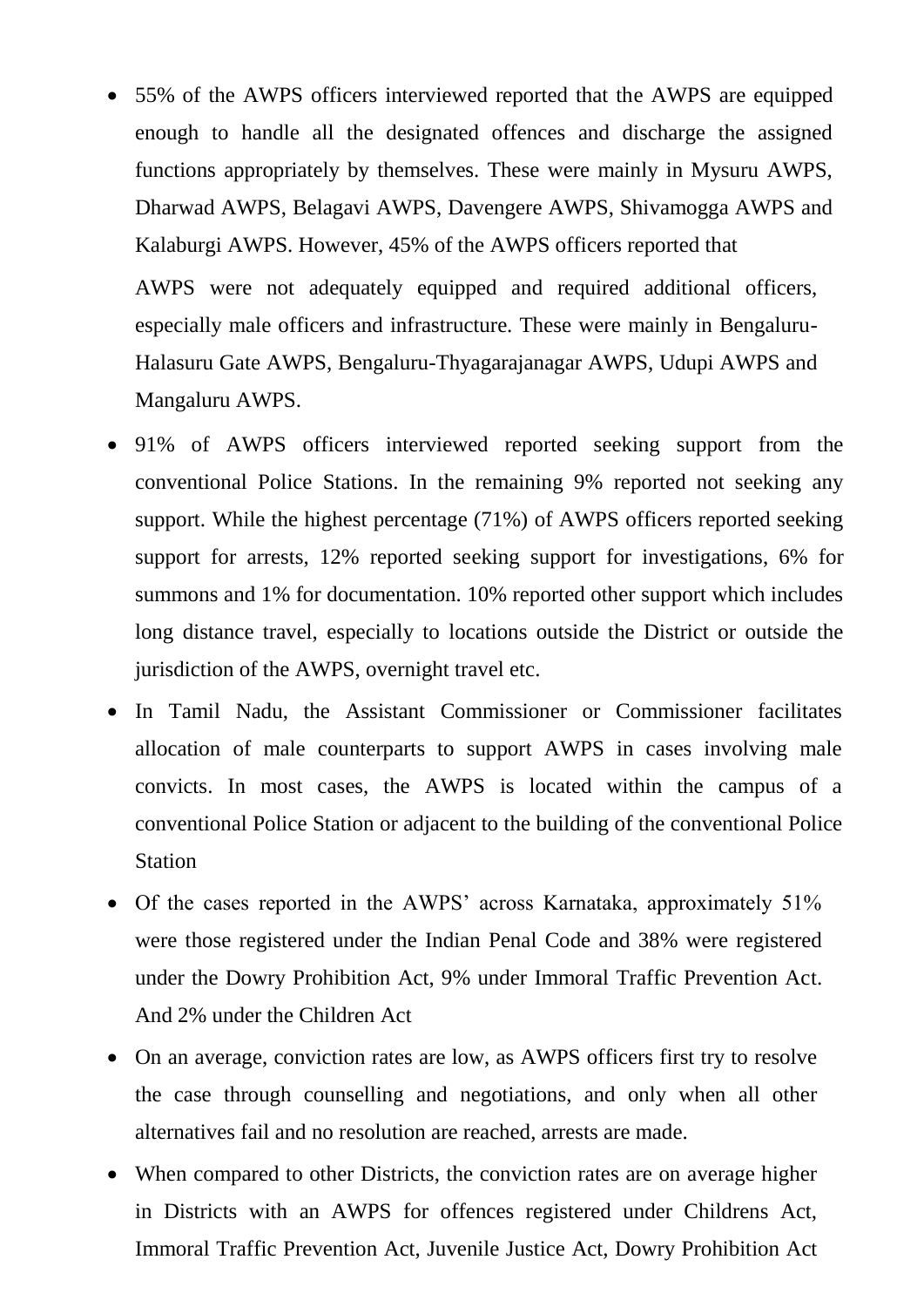1961 and select sections of the Indian Penal Code. This difference in conviction rate can be partially attributed to the fact that AWPS were set up to exclusively take cognizance of these offences and thus have a more focused approach to solving such crimes. Additionally, the presence of an AWPS may help increase the awareness of women and girls in the society to come forward to the police in cases related to dowry harassment etc

• In Tamil Nadu, on an average, over 200-500 cases are handled in an year, with only 30 to 40 cases converting into a FIR. Most others resolved through counselling and mutual consensus.

### **4. Facilities available at AWPS**

- In terms of adequacy of infrastructure provided, the jeep is not operational in Bengaluru-Thyagarajanagar AWPS, is old and needs to be replaced in Udupi AWPS and is available and adequate for use in other AWPS. Matador van has been provided only in Dharwad AWPS. Scooters are not operational in Dharwad AWPS and Shivamogga AWPS and are in good condition but inadequate in number in other AWPS. Telephones are in good working condition in all AWPS. Wireless sets are not functional in Mangaluru AWPS; in other AWPS, greater quantity and better quality are required. 1 walkie-talkie is insufficient for use in Dharwad AWPS, 4 walkie-talkies in Shivamogga AWPS are not functional, Walkie talkies in other AWPS are in good condition and adequate for use. Stationery is adequate in all AWPS in which stationery was provided when setting up the station or where monthly funds are provided to purchase stationery. Higher fund allocation for stationery is required in Udupi AWPS
- The funding pattern varies across different AWPS. It was reported in 20% of the AWPS (Mysuru AWPS and Halasuru Gate AWPS in Bengaluru) that funds provided to the AWPS are sufficient for the functioning of the AWPS. In the remaining 80% of AWPS, issues pertaining to inadequacy of funds were reported.

### **5. Experience of working in the AWPS**

 Of the officers that had worked in both conventional Police Stations and AWPS, 95% reported that they enjoyed working in the AWPS more than in a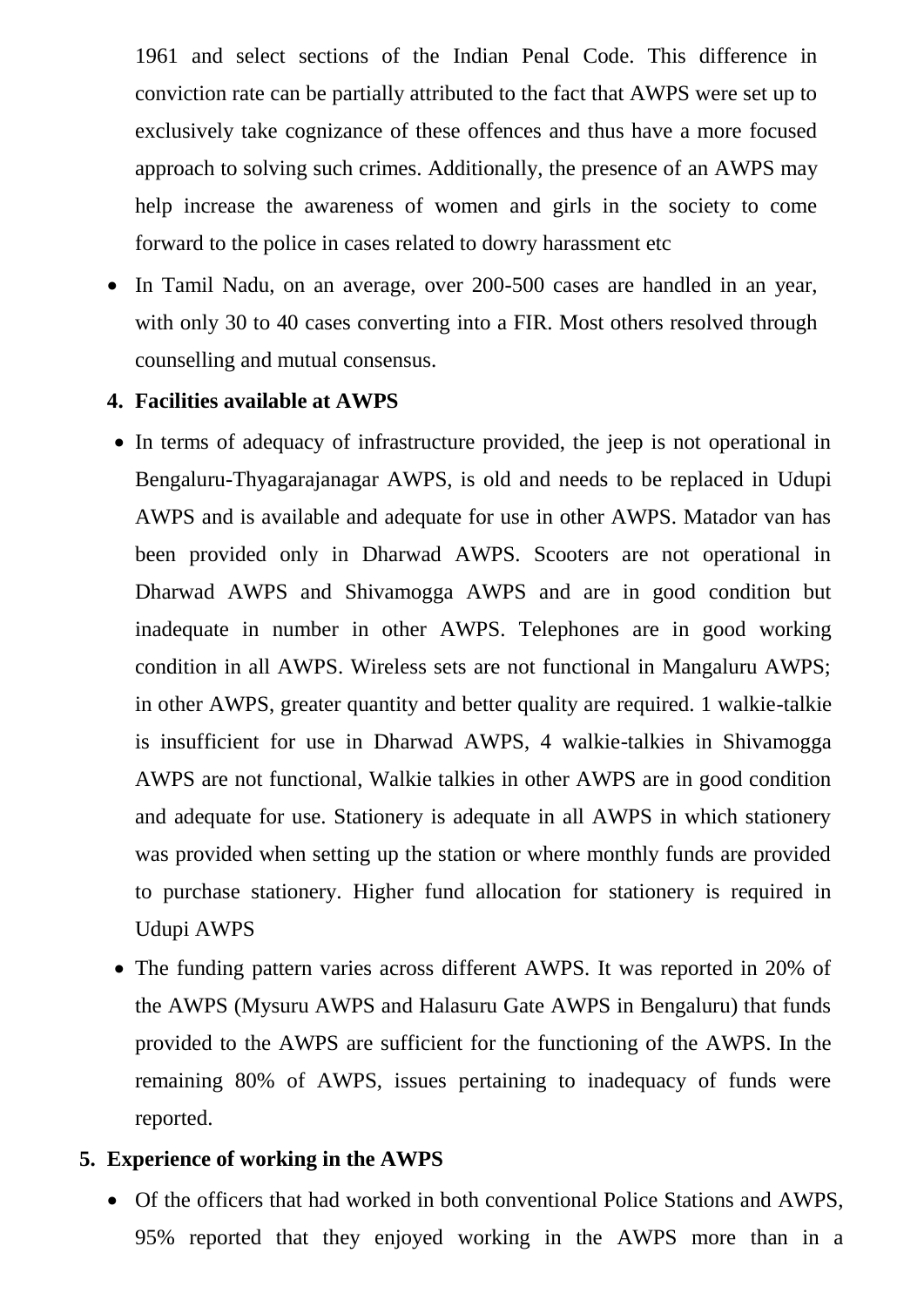conventional Police Station. These were mainly from Udupi AWPS, Shivamogga AWPS, Mysuru AWPS, Mangaluru AWPS, Bengaluru- Halasuru Gate AWPS and Kalaburgi AWPS. 3% reported preferring a conventional Police Station over the AWPS. The remaining 2% reported that it was the same in both, AWPS and a conventional Police Station.

- Reasons for preference of AWPS over conventional Police Station include better work life balance due to less working hours, distinct nature of cases handled and better working environment as they are more comfortable working with other women.
- Reasons for preference of conventional Police Station include perception of a safer working environment due to the presence of male officers, greater variety of cases handled and access to better infrastructure and equipment.

# **6. Linkages with other organizations**

- AWPS in Karnataka use the services of NGOs, Mahila Sahaya Vani & women and child organizations for resolution of grievances of complainants, provision of shelter, spreading awareness about AWPS, identification of offences and crimes, investigation of registered cases and counselling.
- In Tamil Nadu, Support of Women's Welfare Department (DWWCD) is availed for investigating cases in which women register false cases of dowry harassment to harass their spouses.

# **7. Trainings for officers of AWPS**

- Approximately 44% of all AWPS officers interviewed reported that they received some training/ orientation when they joined the AWPS while the remaining 56% reported that they did not receive any training/ orientation when they joined the AWPS.
- 70% of AWPS officers reported receiving training on case law, 27% on gender sensitization and 37% reported receiving training on other topics such as basic IT training and additional lectures on topics such as women trafficking, rape, kidnapping, etc
- 91% of all officer respondents reported that the lack of training does not hinder their functioning. However 9% reported that without specialized training, their ability to function effectively was reduced due to the inability to guide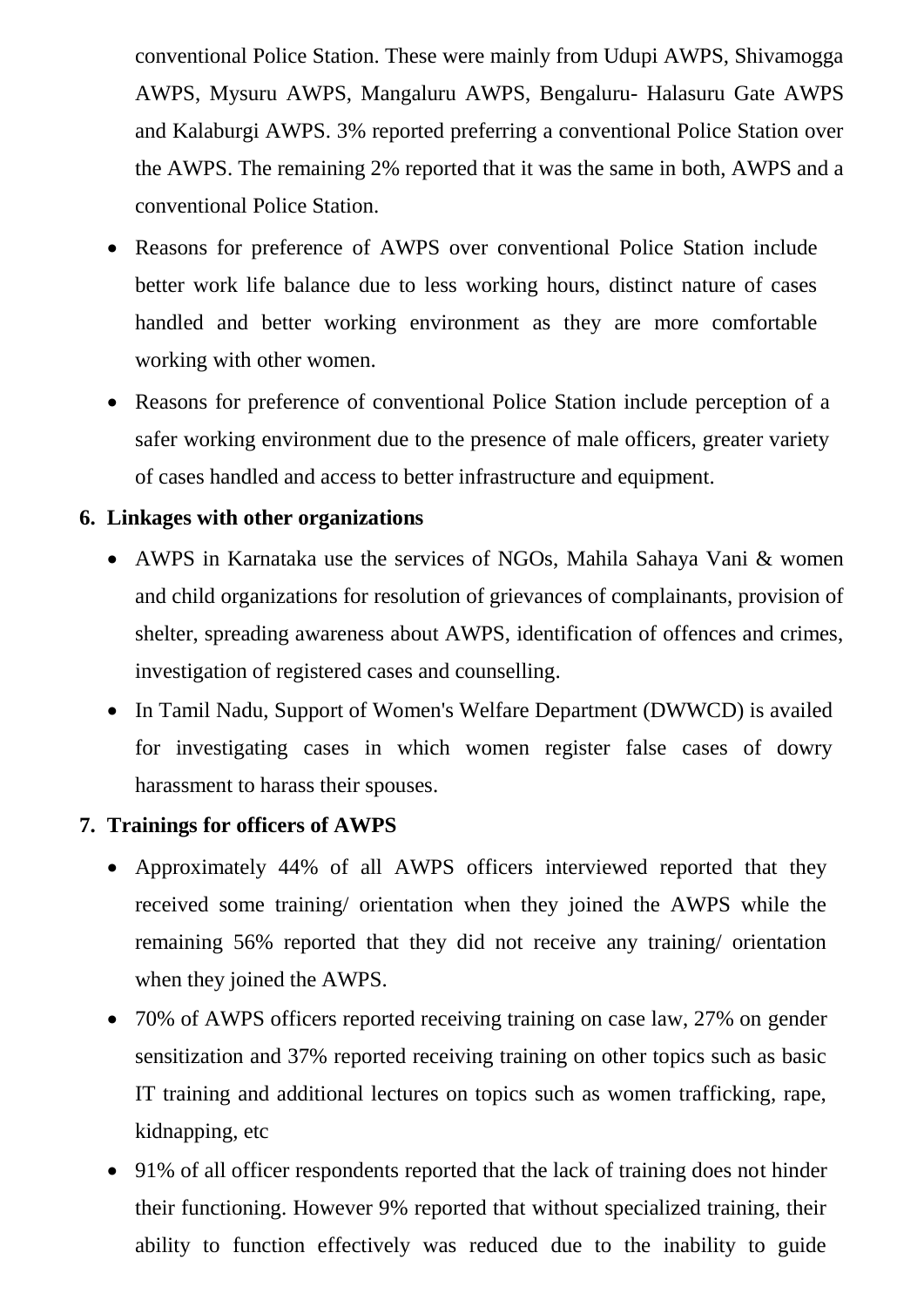complainants on the legal recourse to an issue, lack of awareness about modern investigation methods and a delay in resolution on cases.

# **8. Relevance and effectiveness of functioning of AWPS**

- Difficulty in accessing the AWPS has been cited as a challenge by 57% of the complainants. Women living within the jurisdiction of AWPS and NGO officials also opined that if greater number of AWPS could be set up, the issue of difficulty in accessing the AWPS could be addressed.
- All women respondents living within the jurisdiction of the AWPS reported that they have heard about the AWPS. 33% saw the AWPS close to their place of stay/work, 33% heard of it through relatives, friends and colleagues, 30% through newspapers and posters and 4% through SHG members.
- 63% of women complainants reported that the AWPS officers were capable and confident while handling their cases and the remaining 37% observed that the officers were reluctant to take action because they were wary of the consequences and a few of them were under political pressure. 7% of the complainants reported the intervention of influential persons like MLAs, ex-MPs, Corporators, etc. in their cases.
- 83% of women complainants reported that AWPS officers reached the scene of the crime (or the residence of the victim or offender) on time while 13% reported that there was delay in reaching the spot.
- The women respondents in the jurisdiction who have visited the AWPS for accompanying complainants or were summoned as witnesses found the AWPS officers capable and confident and reported that their requirements were addressed promptly and efficiently. 80% reported that there was no intervention from influential persons.
- The officials of the NGOs reported that they were satisfied with the handling of cases which they referred to the AWPS because the AWPS officers are prompt, efficient, c0-operative and expedited the solving.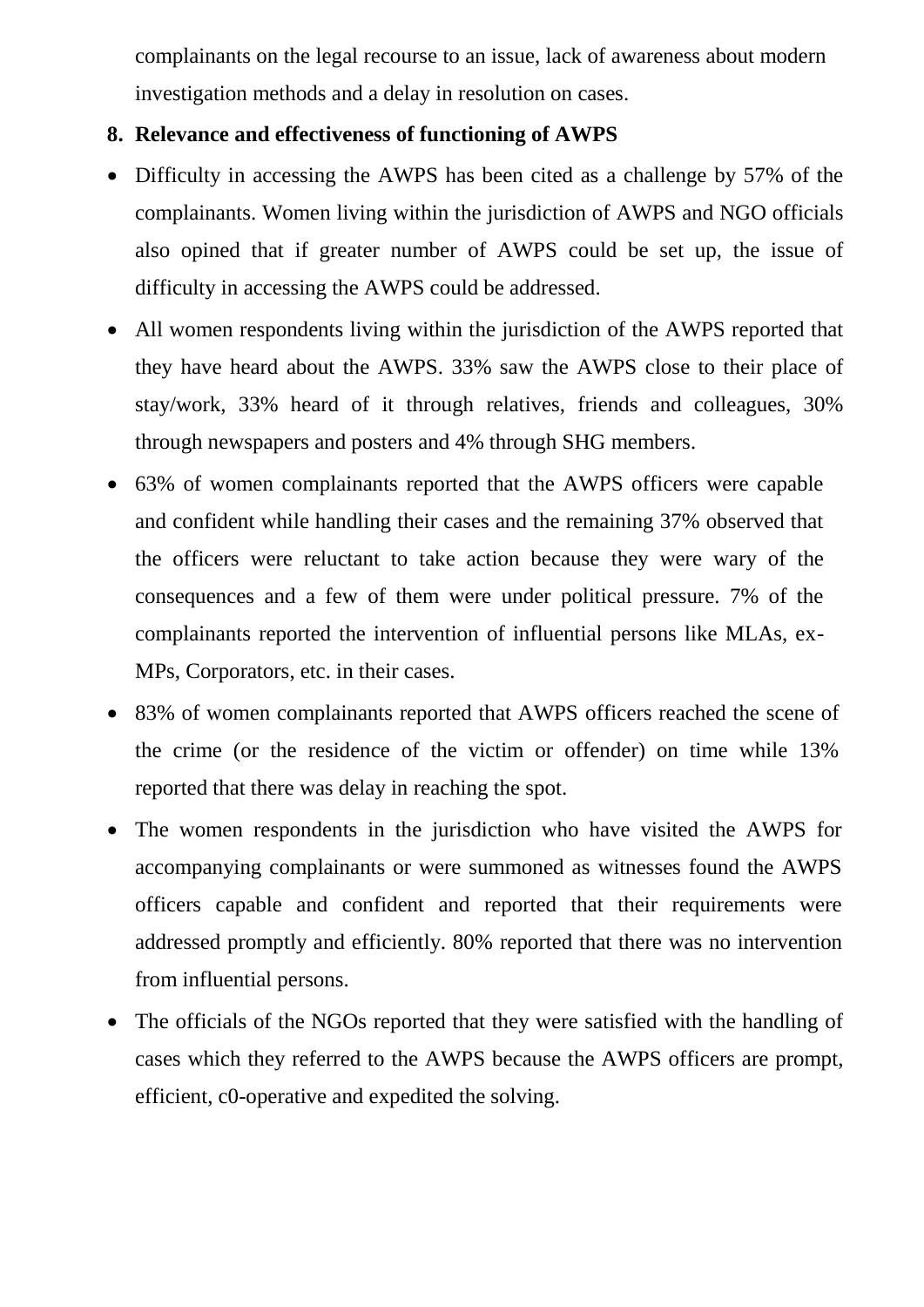# **Conclusions**

- 1. The number of AWPS (10) forms nearly 1% of the 906 Police Stations in Karnataka. Comparing the effectiveness of functioning and outreach of AWPS against that of conventional Police Stations is not statistically reliable and valid.
- 2. AWPS were set up to provide better hearing to women and children. They function like conventional Police Stations but designated to take cognizance of and investigate limited type of offences against women and children. Though their territorial jurisdiction is large, and very variable from district to district, their legal jurisdiction is limited.
- 3. AWPS are under-staffed and under-resourced like conventional Police Stations. AWPS are not found to be lacking in capability, commitment and delivery.
- 4. AWPS was intended to be an ideal mix of regulation with positive reconciliation/persuasion. It has stood the test of time in this regard.
- 5. On the whole, AWPS in Karnataka are still in a nascent stage, capable and having potential to be tapped further to bring solace and comfort to women and children who are victims of violence and harassment.

# **Recommendations**

- 1. More numbers of AWPS is the need of the hour.
- 2. Tamil Nadu model of AWPS should be adopted.
- 3. A dedicated Inspector General (IG) and special courts for handling women and child offences could enhance the effectiveness of functioning of AWPS.
- 4. The capabilities of AWPS officers should be enhanced through relevant trainings required to handle special cases and by engaging them productively.
- 5. The scope for case resolution by AWPS should be expanded to include all womenrelated offences under their ambit.
- 6. AWPS should proactively design and implement women and child friendly awareness campaigns and undertake efforts to garner support of volunteers from the general public.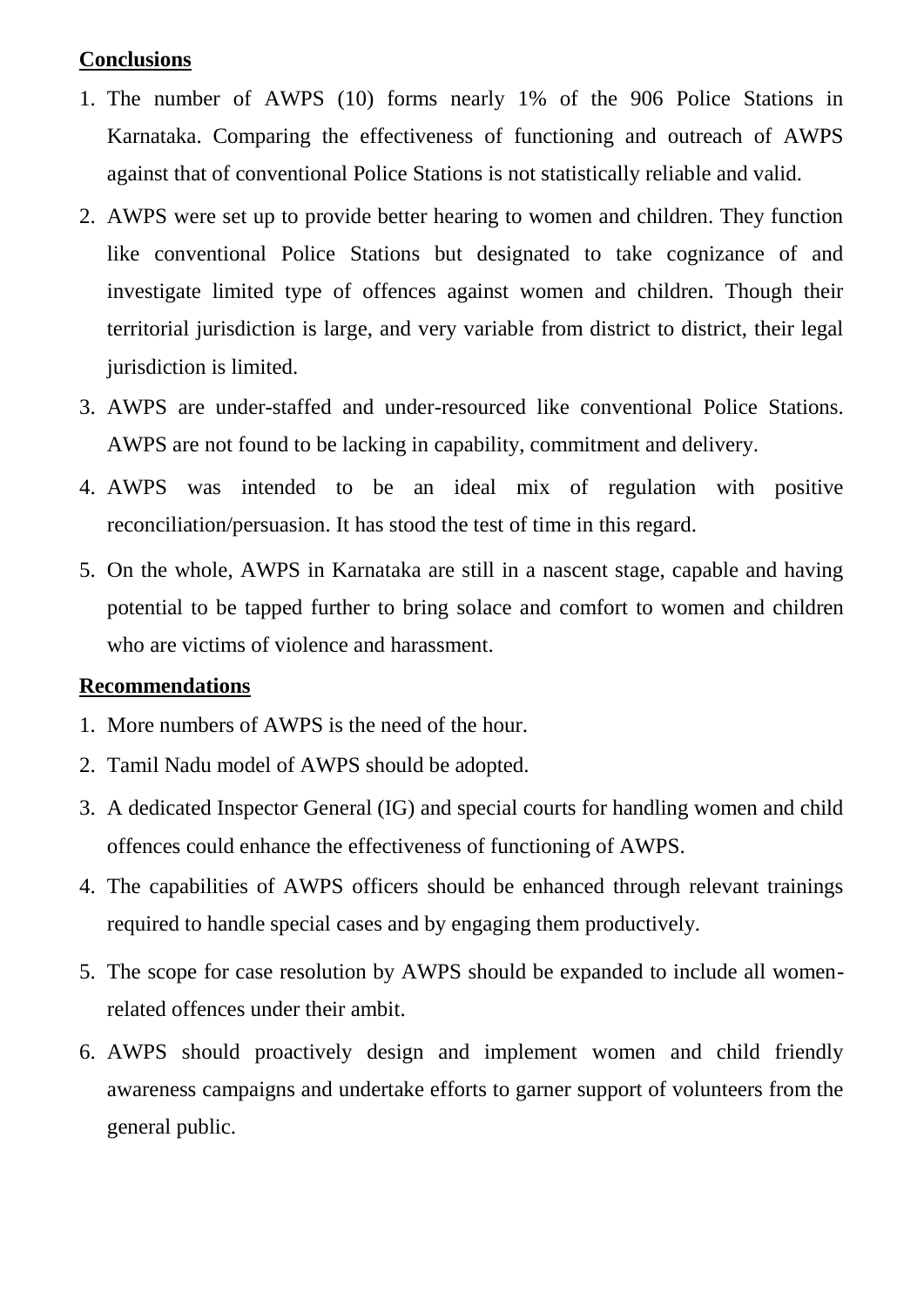# **Conclusions and Recommendations**

## **Conclusions**

- 1. The number of AWPS (10) forms nearly 1% of the 906 Police Stations in Karnataka. Comparing the effectiveness of functioning and outreach of AWPS against that of conventional Police Stations is not statistically reliable and valid. This is more so when the performance of the population of AWPS is studied whereas in case of conventional Police Stations, all the nearly 900 stations are studied as a lumped group.
- 2. AWPS were set up to provide better hearing to women and children. They function like conventional Police Stations but designated to take cognizance of and investigate limited type of offences against women and children. Though their territorial jurisdiction is large, and very variable from district to district, their legal jurisdiction is limited.
- 3. AWPS are under-staffed and under-resourced like conventional Police Stations. AWPS are not found to be lacking in capability, commitment and delivery. Though the number of crimes registered per year is lesser than that registered by conventional Police Stations, the time taken from the receipt of complaint to registration of First Information Report (FIR) is much higher as repeated counselling sessions are conducted to settle complaints through counselling. It was reported that, in certain cases, the AWPS staff undertake counselling for 2-3 weeks even before a FIR is registered. A large number of cases which are resolved through counselling and mutual consensus do not get registered as FIR.
- 4. AWPS was intended to be an ideal mix of regulation with positive reconciliation/persuasion. It has stood the test of time in this regard.
- 5. On the whole, AWPS in Karnataka are still in a nascent stage, capable and having potential to be tapped further to bring solace and comfort to women and children who are victims of violence and harassment.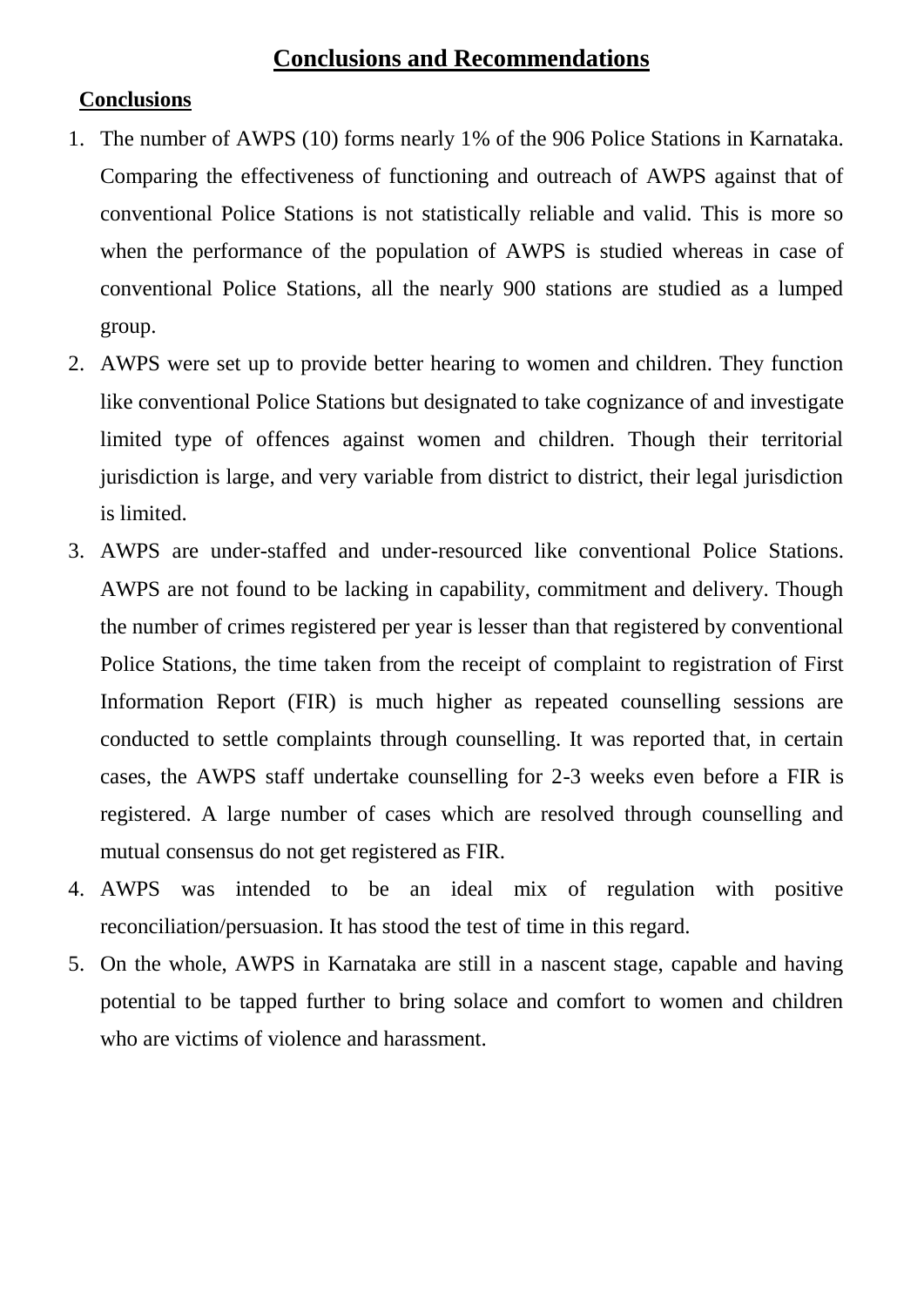### **Recommendations:**

### **1. More numbers of AWPS is the need of the hour.**

Most (almost two thirds) of the respondents interviewed from the public who had been to an AWPS with some complaint at some point of time expressed satisfaction regarding the efficiency, initiative and capability of the staff of AWPS. Such being the case and considering that the number of crimes against women and children is increasing, the society, courts and governance is becoming more sensitive to these crimes, greater number of AWPS should be set up. This shall also enhance the visibility of AWPS.

#### **2. Alternate operating models for AWPS should be considered.**

Given that the State Police Department is undertaking efforts to establish at least 1 AWPS in all districts of Karnataka, it is important to study the relative merits of a model in which AWPS cease to exist as separate entities and are absorbed as units within conventional police stations. The evaluation findings show that 97% of women complainants, 60% of women within the jurisdiction of the AWPS and NGOs in 7 out of 9 Districts reported that AWPS, while operating as separate entities, solve cases with the additional time and focus which these special cases require and women are more comfortable talking to women officers in confidentiality. While this lends credence to the acceptability and relevance of the AWPS among the women population, it is imperative to examine the benefits of staffing select conventional police stations in each district with sufficient women police officers who can form a dedicated Women's Cell which shall exclusively deal with women and child cases.

The following three options are proposed for AWPS-

### **Option 1: Establish AWPS in each sub-division as separate entities**

For AWPS to operate with relevance and effectiveness, the following should be ensured:-

 Taking a cue from the successful AWPS model of Tamilnadu, one AWPS in each sub-division may have 1 AWPS in close proximity to the SDPO/DYSP. This would ensure to easier and quicker access to additional manpower, resources and infrastructure fromconventional police stations. Incidentally, this would result in smaller territorial jurisdictions for AWPS than they are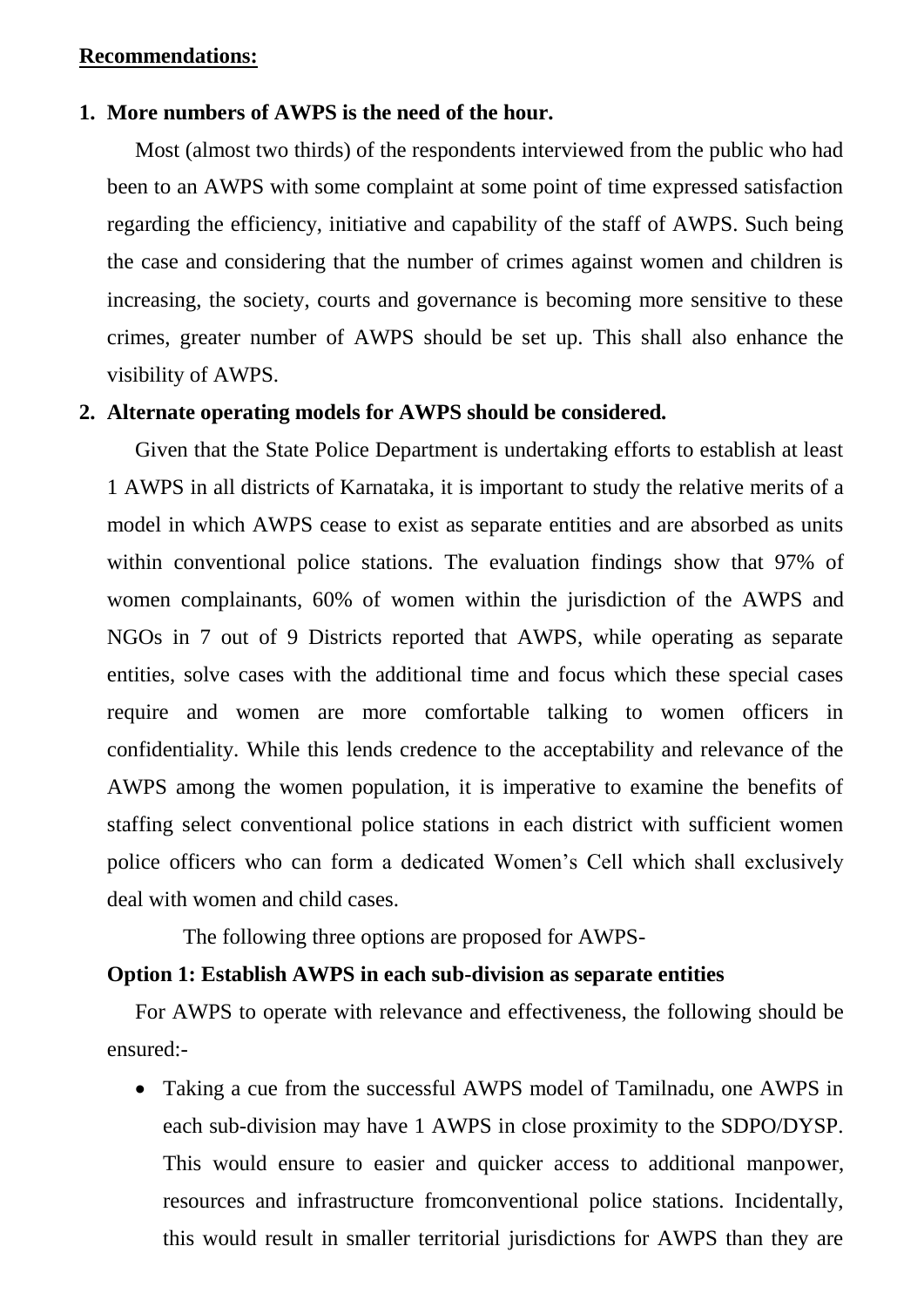today. Smaller jurisdictions would help the AWPS staff to be more familiar with the territory.Effective/Faster investigation requires knowledge of the area and the people within the jurisdiction.

- The State Police Headquarters should have a strong commitment towards supporting the existence and efficient operations of AWPS. A favorable political will, administrative co-operation from conventional police stations and concerted efforts to fill the vacancies in AWPS should be ensured.
- Given that most of the cases handled by AWPS involve counselling, there is a high tendency for the urgency in investigation to be misconceived by conventional police stations. Though the ACP is empowered to instruct the men officers of conventional police stations to support the AWPS within his jurisdiction, it has been reported by AWPS officers that their requests for support of men officers is sometimes over-looked due to perceived lesser caseload and lesser urgency of the offences handled. Since the nonavailability of male officers in majority of the AWPS makes it challenging for women officers in AWPS to undertake arrests, summons, late-night investigations, long-distance travel, etc. the requirement for establishing a formal linkage between AWPS and conventional police stations should be examined.

Complementing support from conventional police stations within the same jurisdiction or within jurisdiction of the area where the arrest or summon or investigation is scheduled should be mandated within specified timeframe (say within 24-48 hours of request from AWPS).

Adequate awareness building needs to be undertaken for officers of conventional police stations on the role of AWPS in crisis prevention and the crucial need to avoid any time delay in investigation

 Adequate staffing of AWPS should be undertaken to ensure that sufficient number of officers are available for various activities like counselling, investigation, documentation, arrests, etc.

Officers of AWPS should mandatorily be assigned duties for patrol and bandobast duties within specific time-frames. This shall enable the Police Department to overcome shortage of women police officers within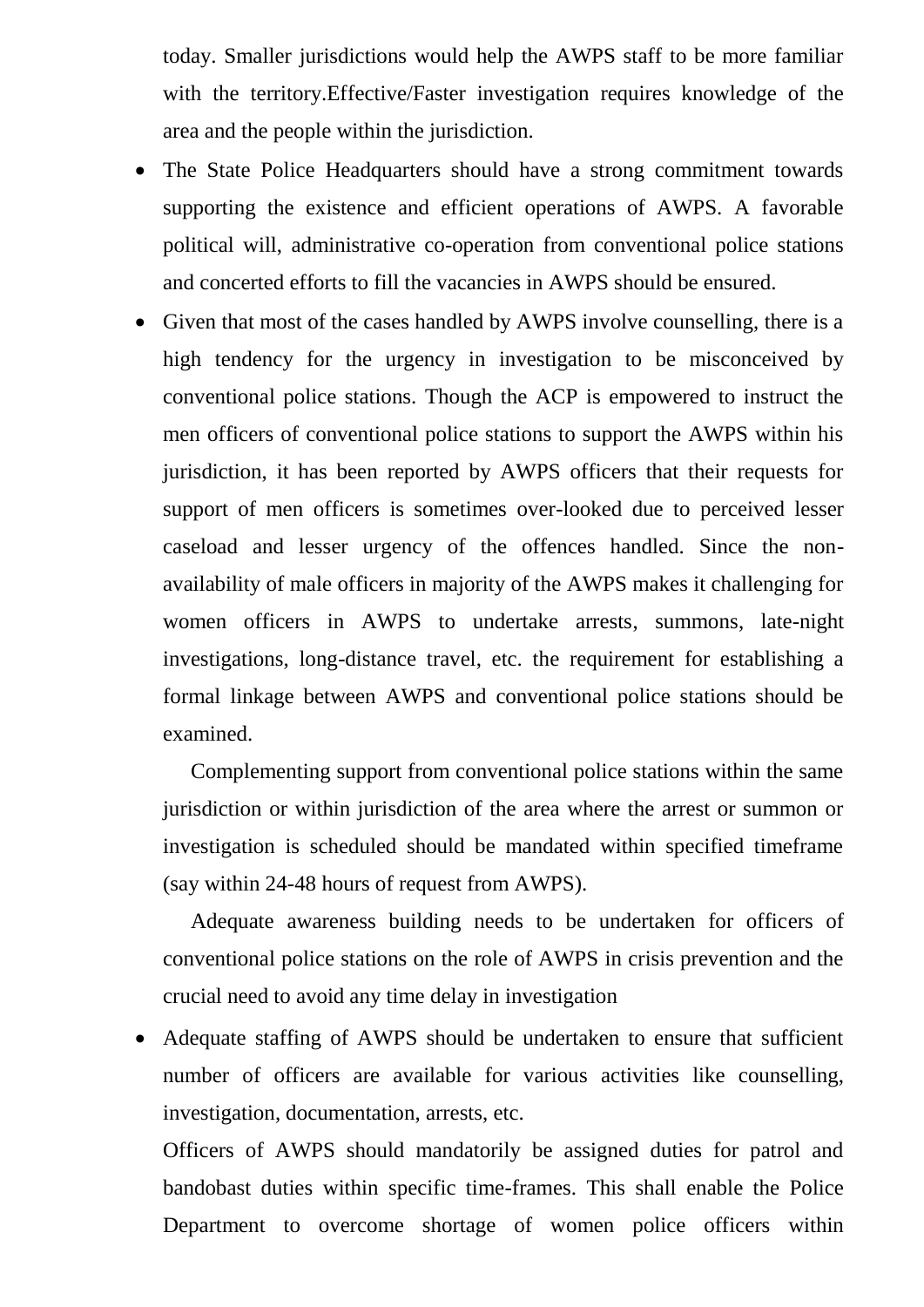conventional police stations for special duty and maintaining law and order. A mutually supportive mechanism between AWPS and conventional police stations should be encouraged.

Presently, the sanctioned number of officers is almost similar for all the AWPS irrespective of their jurisdiction (ranging from 1 taluk to the entire District) and the women population (ranging from 2 lakhs to more than 23 lakhs). This should be revisited and appropriately revised after due consideration of the jurisdiction of the AWPS, the women population within the jurisdiction and the crime prone-ness of the area.

 Standard norms should be established for funding, resourcing, infrastructure provisioning, work timings, proportion of men officers to be posted in each AWPS, linkages with NGOs, mutual support between AWPS and conventional police stations, etc. should be developed by the State Police Headquarters.

Compliance to these norms should be ensured for streamlining the functioning of AWPS across Karnataka need to be developed

• Institutional linkages with specialized NGOs and counselling experts should be facilitated especially in rural areas where there are limited opportunities for complainants to avail professional counselling services. The services of the NGOs could also utilize to impart training and life skills to complainants/victims to empower them to earn a livelihood, link them with SHGs which undertake income generation activities, etc.

# **Option 2: Re-establishment of AWPS as structures with dual functions of operation**

AWPS could be established in each sub-Division with dual responsibilities such that they function as conventional police stations within the territorial jurisdiction and as AWPS for the entire sub-Division.

# **Option 3: Re-establishment of AWPS as special women's units/cells within conventional police stations**

Having special Women's Cells shall enable women police officers to address special cases with empathy and focus while, at the same time, avail support of their male colleagues for investigation, arrest, summons, out-station travel, etc.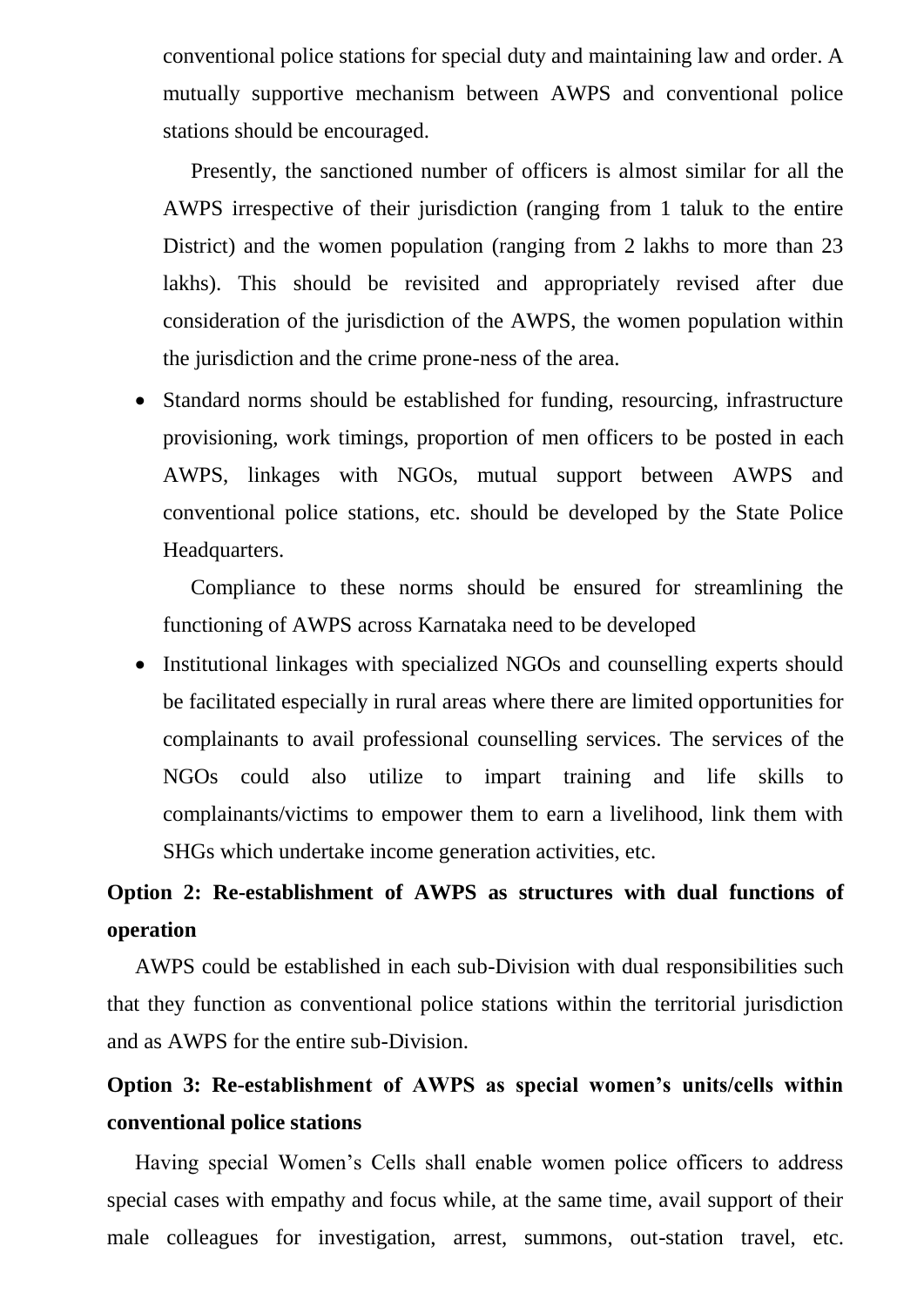Considering that a minimum of 8 women officers shall be required to staff a Women's Cell, it might be feasible to have these Cells only in select conventional police stations because manpower issues and cost implications could arise from staffing of women in huge numbers in several conventional police stations.

For these Women's Cells to operate with relevance and effectiveness, the following should be ensured:-

- Adequate staffing of AWPS should be undertaken to ensure that sufficient number of officers are available for independently handling different processes of case resolution. Sufficient numbers of officers should be available for assigned patrol and bandobast duties.
- The scope for seeking support from male colleagues should be clearly defined. Male officers should be assigned duties for routine and specific support within specific time-frames
- A women and child friendly ambience should be secured by ensuring that women complainants are able to discuss their issues in a confidential, safe and supportive environment. Each Women's Cell could have a Counseling Unit attached to it where professional counsellors shall be engaged to support women in solving their domestic disputes, re-establish relationships with family members, recover from traumatic experiences, etc. Additional counselling rooms should be set up
- The women officers of the Women's Cells should be empowered through special training on counselling, self-defense, etc. and through professional exposure to issues beyond the ambit of women and child offences.

# **3. A dedicated Inspector General (IG) and special courts for handling women and child offences could enhance the effectiveness of functioning of AWPS**

Considering that the number of crimes against women and children is increasing, the society, courts and governance is becoming more sensitive to these crimes, it is time that a senior level IPS officer is assigned the special duty of looking into the cases ofcrimes against women and children which AWPS takes cognizance of. This will ensure better monitoring of the cases booked and better deterrent mechanism against crimes against women and children. It is recommended thatan IG could be appointed specifically for women and child offences or an existing IG could be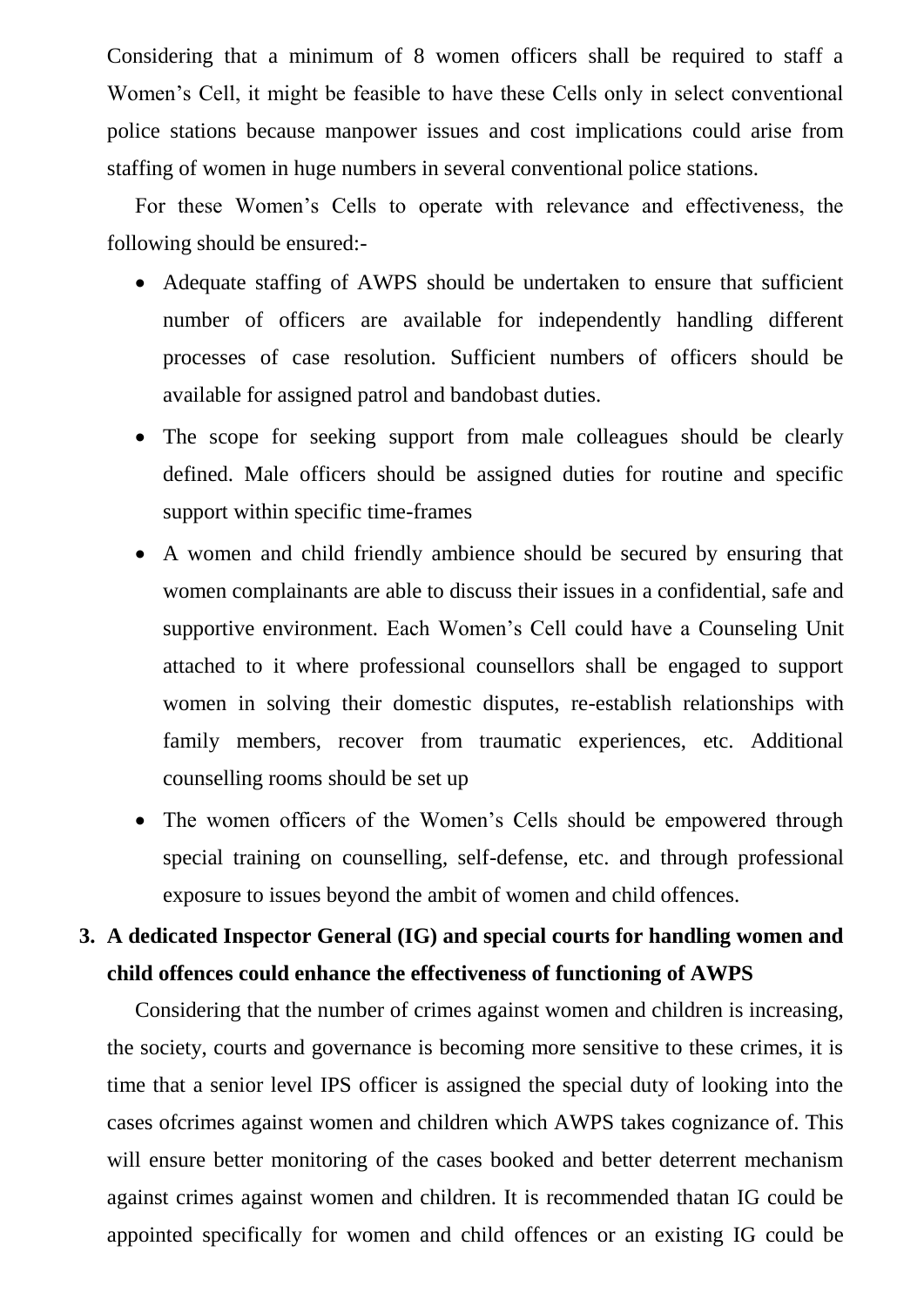assigned a special function for handling women and child offences. Alternatively, a dedicated Cell headed by a DIG or IG could be constituted to focus on bringing succor to women and children and monitor the functioning of AWPS.

# **4. The capabilities of AWPS officers should be enhanced through relevant trainings required to handle special cases and by engaging them productively**

It was reported by the AWPS officers in Tamil Nadu that most of the case documents transferred from AWPS in Karnataka are weak and not comprehensively drafted. Effective case resolution and closure at AWPS requires in-depth knowledge about relevant case laws and amendments, high sensitivity towards gender issues and offences related to women and children, ability to undertake counselling, conversance with use of IT, etc. Hence, it is imperative that all officers posted at AWPS mandatorily undergo relevant trainings which shall enable them to improve their capabilities and competence to handle special cases. Refresher trainings should also be conducted regularly such that all AWPS officers across designations participate in such training at least once in a year. The training curriculum should be updated regularly.

Division-level workshops could be conducted for AWPS officers to share their experiences of handling special cases. These workshops could be conducted in a phase-wise manner throughout the year so that all AWPS officers are able to attend these workshops at least once in a year.

AWPS officers should be encouraged to engage in writing and scripting case details rather than merely typing out documents scripted by their senior officers. This shall enhance their professional growth and shall also prepare them for official duties which they shall have to undertake on their promotion. Also, since officers below the rank of ASI cannot interact with complainants as per government norms, it would be prudent to encourage junior officers to be present during counselling sessions undertaken by their seniors and observe case resolution and case closure activities.

**5. The scope for case resolution by AWPS should be expanded to include all women-related offences under their ambit**

AWPS should be empowered to register and investigate offences related to cheating cases under Section 420 (related to women), rape cases, sexual blackmail